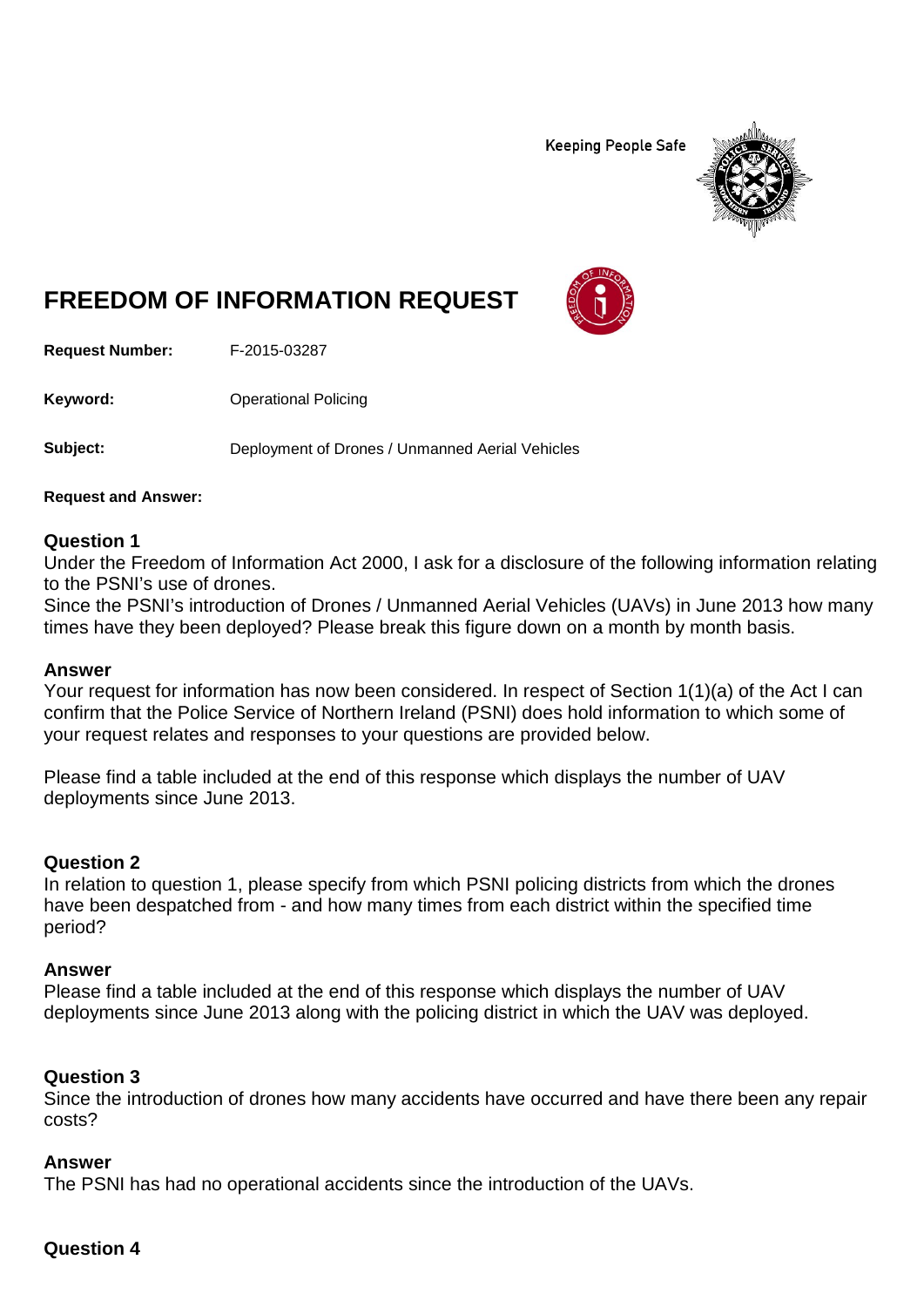How many drones does the PSNI own? Which models? And how many officers are trained to operate them?

# **Answer**

The PSNI has a total of 9 Small Unmanned Aircraft comprising of:

- 3 x Micro Craft
- 3 x Small Craft
- 3 x Vertical landing and take-off Quadcopter

The PSNI has a total of 11 members of staff who are trained to operate these Unmanned Aerial Vehicles.

# **Question 5**

Please details the types of PSNI operations in which the drones are used.

## **Answer**

Please find a table included at the end of this response which displays the number of UAV deployments since June 2013 along with the type of operation in which the UAV was involved.

#### **Question 6**

What is the cost of the PSNI's drone project to date?

#### **Answer**

The PSNI have no cost code with which to record the total cost of the PSNI drone project and therefore it has been determined that there is no information held with which to answer this request. Please note that the total cost of such a project would include a wide range of costs, including initial purchase, storage, training and employment of officers, transportation, deployment etc.

## **Partial NCND**

In addition the PSNI neither confirms nor denies that it holds any other information relevant to the covert use of UAVs by virtue of the following exemptions:

Section 23(5) – Information supplied by, or concerning, certain security bodies Section 24(2) – National Security Section 31(3) – Law Enforcement

Section 23 is an absolute class-based exemption and therefore there is no requirement to conduct a harm or public interest test.

Sections 24 and 31 are prejudice based and qualified exemptions. This means that there is a requirement to articulate the harm that would be caused in confirming or denying that any other information is held as well as conducting a public interest test.

## 'Neither Confirm nor Deny' (NCND)

There may be occasions when complying with the duty to confirm or deny under section 1(1) (a) would in itself disclose sensitive or potentially damaging information that falls under an exemption. In these circumstances, the Act allows a public authority to respond by refusing to confirm or deny whether it holds the requested information.

The decision to issue a 'neither confirm nor deny' response is not affected by whether we do or do not hold the information but relates to the consequences of confirming or denying the information is held. The starting point and main focus in most cases will be theoretical considerations about the consequences of confirming or denying that a particular type of information is held. The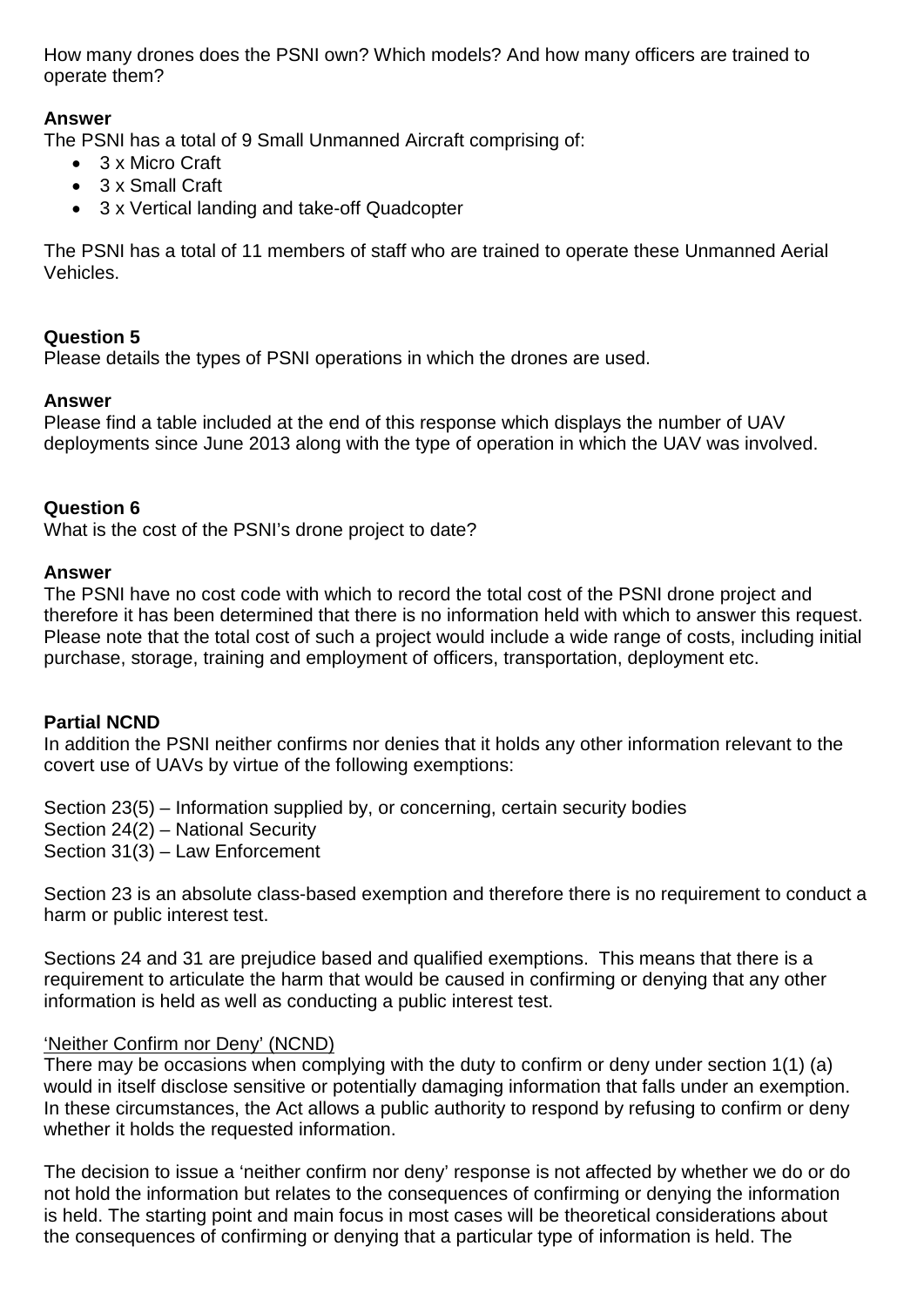decision to neither confirm nor deny is separate from a decision not to disclose information and needs to be taken entirely on its own merits.

PSNI follow the Information Commissioner's Guidance in relation to 'NCND' and you may find it helpful to refer to this at the following link:

# [https://ico.org.uk/media/for](https://ico.org.uk/media/for-organisations/documents/1166/when_to_refuse_to_confirm_or_deny_section_1_foia.pdf)[organisations/documents/1166/when\\_to\\_refuse\\_to\\_confirm\\_or\\_deny\\_section\\_1\\_foia.pdf](https://ico.org.uk/media/for-organisations/documents/1166/when_to_refuse_to_confirm_or_deny_section_1_foia.pdf)

Section 1(1) (a) of the Act requires a public authority to confirm whether it holds the information that has been requested.

Section 23(5) provides an exemption from this duty. Section 23(5) of the FOIA states that "the duty confirm or deny does not arise if, or to the extent that, compliance with section 1(1) (a) would involve the disclosure of any information (whether or not already recorded) which was directly or indirectly supplied by, or relates to, any of the bodies specified in subsection (3)."

The police service in its' fight against crime and terrorism may engage at times with the bodies listed at Section 23 of the FOIA and on occasions there may be information provided to police from one of these bodies. As advised above the decision to issue a NCND response is not affected by whether we do or do not hold the information but relates to the consequences of confirming or denying the information is held. To confirm or deny whether intelligence was used in specific investigations would undermine police services' ability to use intelligence information as an operational tool for investigating crimes including those that may have occurred historically. The NCND response is used to avoid risks caused by providing inconsistent responses to a series of similar requests where the information may originate from a number of sources and not necessarily a security body.

## Harm for the partial NCND

As you may be aware, disclosure under FOIA is a release to the public at large. Whilst not questioning the motives of the applicant, confirming or denying that any other information is held regarding the covert use of this specialist equipment would show criminals what the capacity, tactical abilities and capabilities of the Service are, allowing them to target specific areas of the UK to conduct their criminal/terrorist activities. Confirming or denying the specific circumstances in which the police service may or may not deploy UAVs covertly, would lead to an increase of harm to covert investigations and compromise law enforcement. This would be to the detriment of providing an efficient policing service and a failure in providing a duty of care to all members of the public.

The threat from terrorism cannot be ignored. It is generally recognised that the international security landscape is increasingly complex and unpredictable. Since 2006, the UK Government have published the threat level, based upon current intelligence and that threat has remained at the second highest level, 'severe', except for two short periods during August 2006 and June and July 2007, when it was raised to the highest threat, 'critical', and in July 2009, when it was reduced to 'substantial'. Nevertheless, the UK continues to face a sustained threat from violent extremists and terrorists and the current threat level is set at 'severe' in both the UK as a whole and in Northern Ireland individually.

It is well established that police forces use covert tactics and surveillance to gain intelligence in order to counteract criminal behaviour. It has been previously documented in the media that many terrorist incidents have been thwarted due to intelligence gained by these means.

Confirming or denying that any other information is held in relation to covert use around UAVs would limit operational capabilities as criminals/terrorists would gain a greater understanding of the police's methods and techniques, enabling them to take steps to counter them. It may also suggest any limitations of police capabilities in this area, which may further encourage criminal/terrorist activity by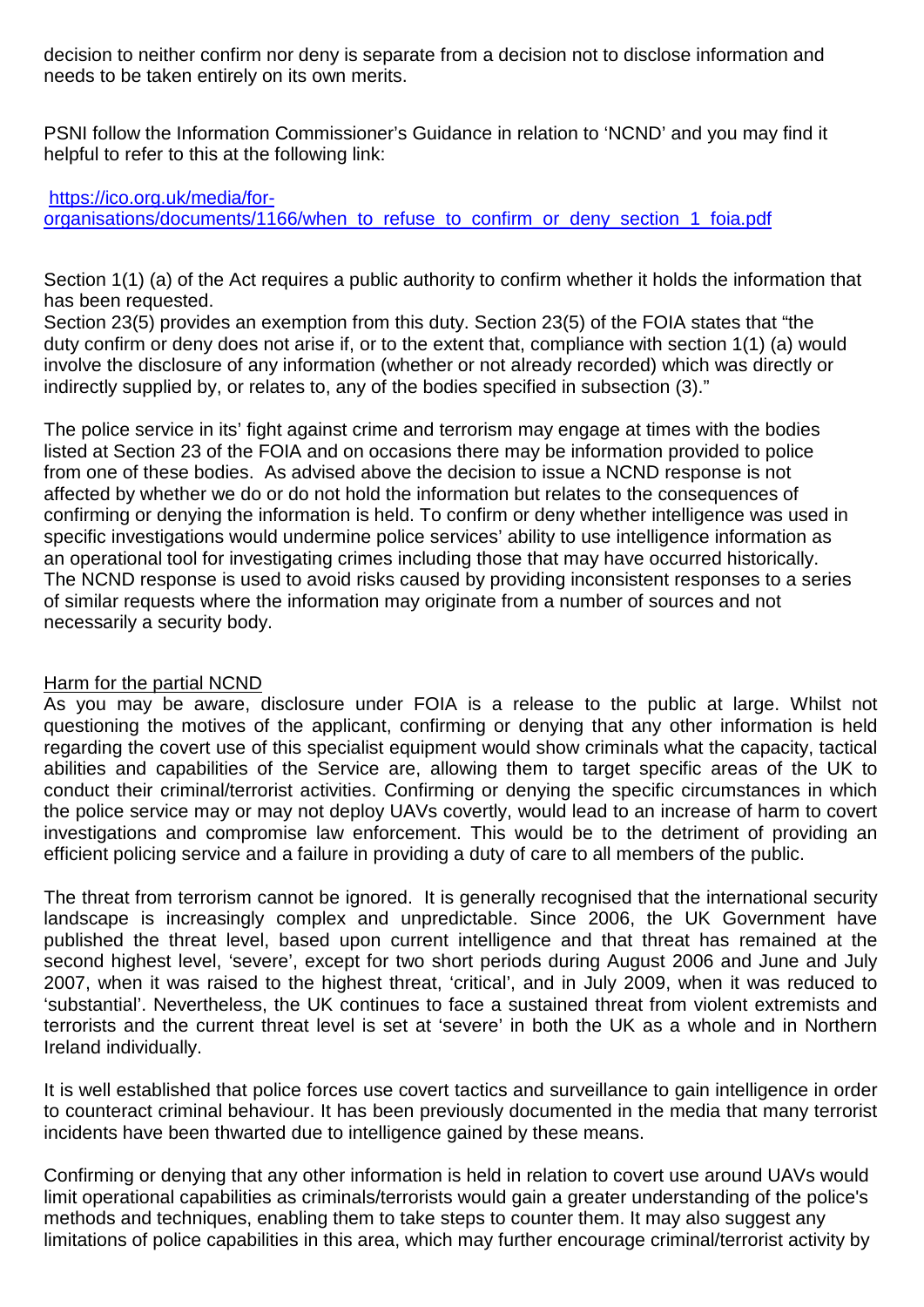exposing potential vulnerabilities. This detrimental effect is increased if the request is made to several different law enforcement bodies. In addition to the local criminal fraternity now being better informed, those intent on organised crime throughout the UK will be able to 'map' where the use of certain tactics are or are not deployed. This can be useful information to those committing crimes. This would have the likelihood of identifying location-specific operations which would ultimately compromise police tactics, operations and future prosecutions as criminals could counteract the measures used against them.

Any information identifying the focus of policing activity could be used to the advantage of terrorists or criminal organisations. Information that undermines the operational integrity of these activities will adversely affect public safety and have a negative impact on both national security and law enforcement.

# **Section 24**

## Factors favouring NCND

The information if held simply relates to national security and confirming or denying whether it is held would not actually harm it. The public are entitled to know what public funds are spent on and what security measures are in place, and by confirming or denying whether any other information regarding UAVs is held would lead to a better-informed public.

#### Factors against NCND

By confirming or denying whether any other information is held would render Security measures less effective. This would lead to the compromise of ongoing or future operations to protect the security or infra-structure of the UK and increase the risk of harm to the public.

## **Section 31**

#### Factors favouring NCND

Confirming or denying whether any other information is held would provide an insight into the police service. This would enable the public to have a better understanding of the effectiveness of the police and about how the police gather intelligence. This would greatly assist in the quality and accuracy of public debate, which could otherwise be steeped in rumour and speculation. Where public funds are being spent, there is a public interest in accountability and justifying the use of public money.

Some information is already in the public domain regarding the police use of this type of specialist equipment and confirming or denying whether any other information is held would ensure transparency and accountability and enable the public to see what tactics are deployed by the Police Service to detect crime.

#### Factors against NCND

Confirming or denying that any other information is held regarding covert use of UAVs would have the effect of compromising law enforcement tactics and would also hinder any future investigations. In addition, confirming or denying methods used to gather intelligence for an investigation would prejudice that investigation and any possible future proceedings.

It has been recorded that FOIA releases are monitored by criminals and terrorists and so to confirm or deny any other information is held concerning specialist tactics would lead to the law enforcement being undermined. The Police Service is reliant upon all manner of techniques during operations and the public release of any *modus operandi* employed, if held, would prejudice the ability of them to conduct similar investigations.

By confirming or denying whether any other information is held in relation to covert use of UAVs would hinder the prevention or detection of crime. The Police Service would not wish to reveal what tactics may or may not have been used to gain intelligence as this would clearly undermine the law enforcement and investigative process. This would impact on police resources and more crime and terrorist incidents would be committed, placing individuals at risk. It can be argued that there are significant risks associated with providing information, if held, in relation to any aspect of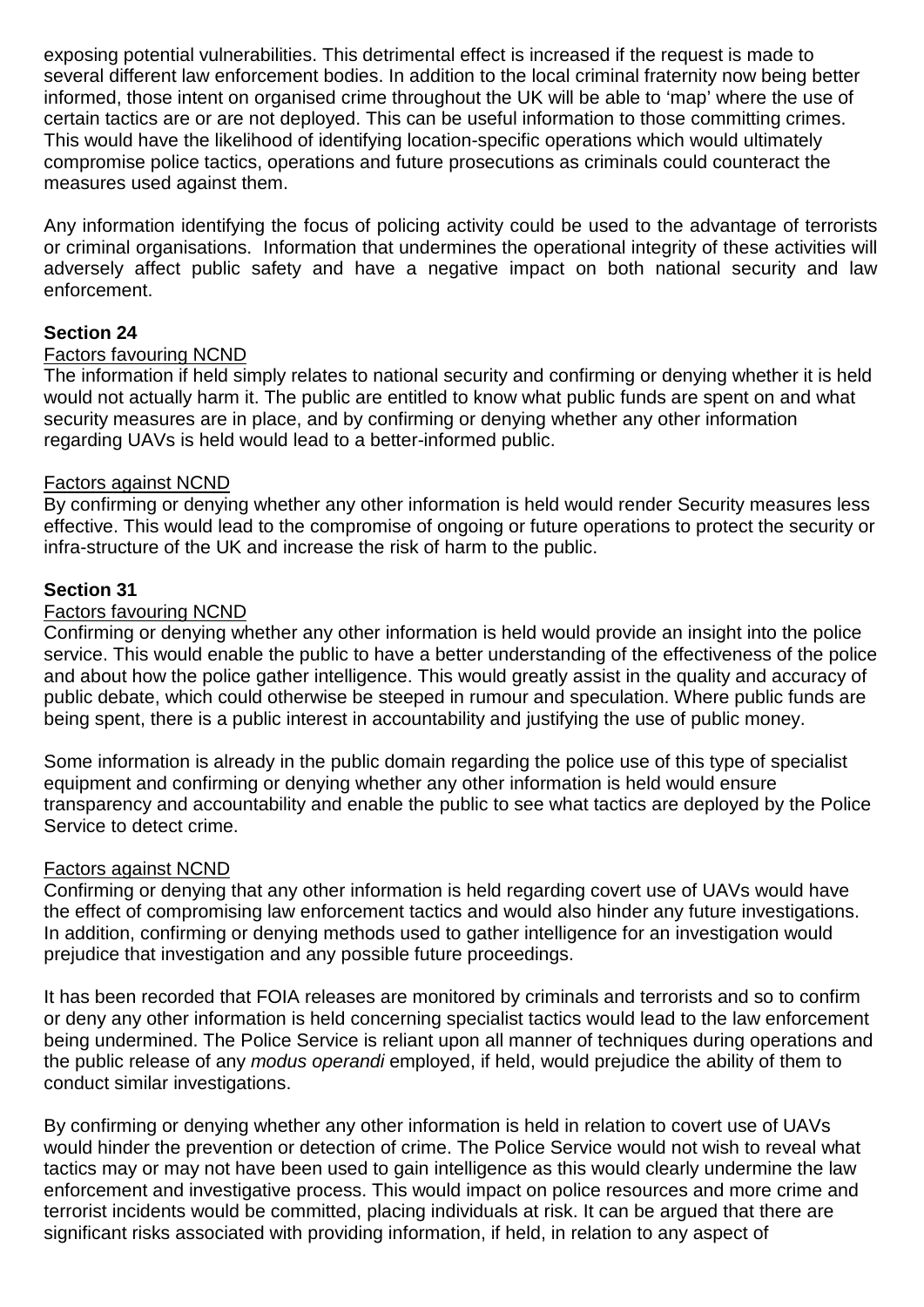investigations or of any nation's security arrangements so confirming or denying that any other information is held, may reveal the relative vulnerability of what we may be trying to protect.

# **Balance Test**

The security of the country is of paramount importance and the Police service will not divulge whether any other information is or is not held if to do so would place the safety of an individual at risk, undermine National Security or compromise law enforcement. Whilst there is a public interest in the transparency of policing operations and providing assurance that the police service is appropriately and effectively engaging with the threat posed by various groups or individuals, there is a very strong public interest in safeguarding the integrity of police investigations and operations in the highly sensitive areas such as extremism, crime prevention, public disorder and terrorism prevention. As much as there is public interest in knowing that policing activity is appropriate and balanced this will only be overridden in exceptional circumstances. These areas of police interest are sensitive issues that reveal local intelligence therefore it is our opinion that for these issues the balancing test for confirming or denying whether any other information is held regarding UAVs, is not made out.

However, this should not be taken as necessarily indicating that any information that would meet your request exists or does not exist.

If you have any queries regarding your request or the decision please do not hesitate to contact me on 028 9070 0164. When contacting the Freedom of Information Team, please quote the reference number listed at the beginning of this letter.

If you are dissatisfied in any way with the handling of your request, you have the right to request a review. You should do this as soon as possible or in any case within two months of the date of issue of this letter. In the event that you require a review to be undertaken, you can do so by writing to the Head of Freedom of Information, PSNI Headquarters, 65 Knock Road, Belfast, BT5 6LE or by emailing [foi@psni.pnn.police.uk.](mailto:foi@psni.pnn.police.uk)

If following an internal review, carried out by an independent decision maker, you were to remain dissatisfied in any way with the handling of the request you may make a complaint, under Section 50 of the Freedom of Information Act, to the Information Commissioner's Office and ask that they investigate whether the PSNI has complied with the terms of the Freedom of Information Act. You can write to the Information Commissioner at Information Commissioner's Office, Wycliffe House, Water Lane, Wilmslow, Cheshire, SK9 5AF. In most circumstances the Information Commissioner will not investigate a complaint unless an internal review procedure has been carried out, however the Commissioner has the option to investigate the matter at his discretion.

Please be advised that PSNI replies under Freedom of Information may be released into the public domain via our website @ [www.psni.police.uk](http://www.psni.police.uk/)

Personal details in respect of your request have, where applicable, been removed to protect confidentiality.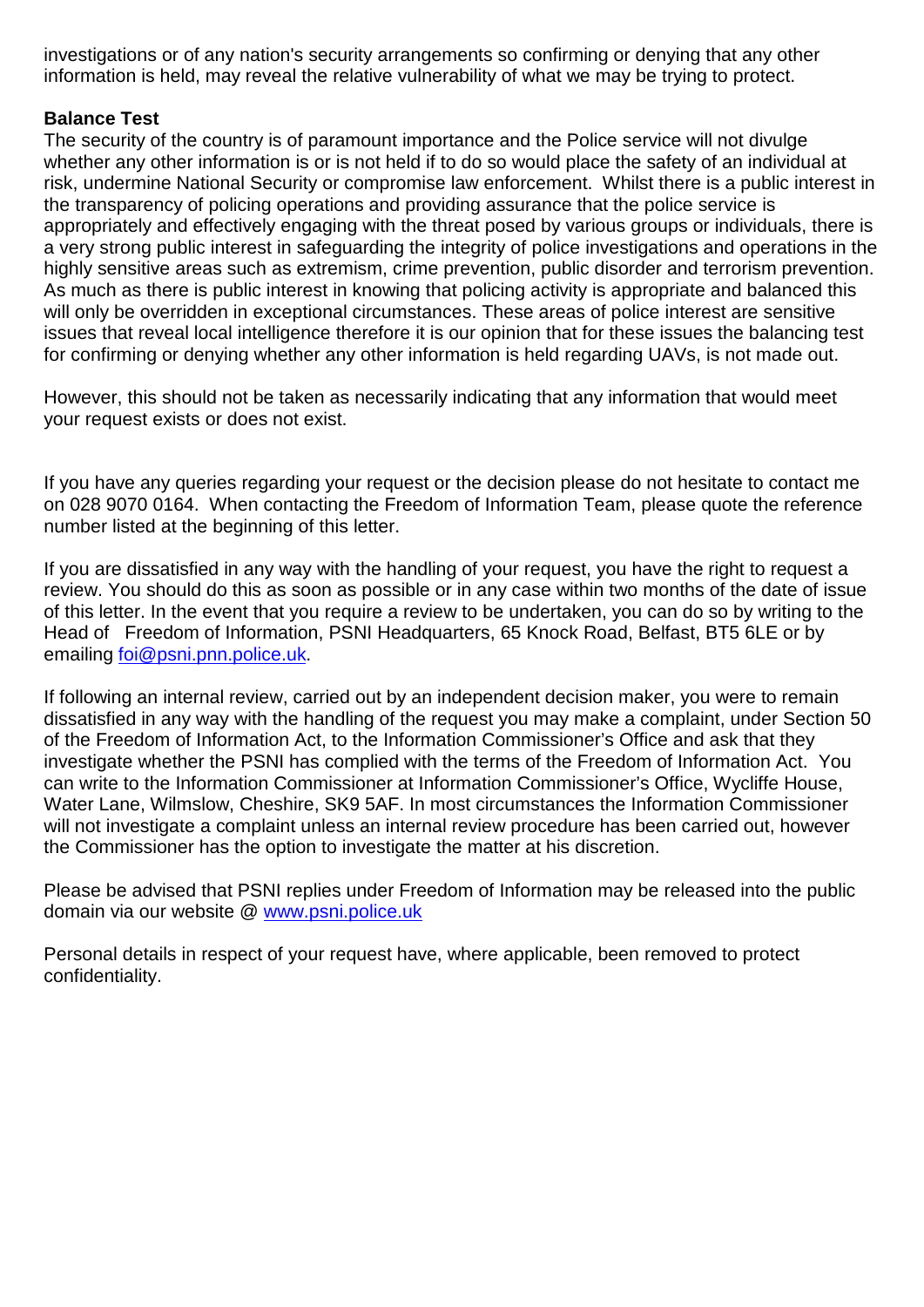# **UAV Deployments by Date and Location**

| Ref            | <b>Date</b>   | <b>Purpose</b>                      | <b>Location</b>         |
|----------------|---------------|-------------------------------------|-------------------------|
| $\mathbf{1}$   | Jun-13        | <b>Support to District Policing</b> | F District              |
| $\overline{2}$ | Jun-13        | <b>Support to District Policing</b> | F District              |
| 3              | $Jun-13$      | <b>Support to District Policing</b> | F District              |
| 4              | $Jun-13$      | <b>Support to District Policing</b> | F District              |
| 5              | Jun-13        | <b>Support to District Policing</b> | F District              |
| 6              | Jun-13        | <b>Support to District Policing</b> | F District              |
| 7              | $Jun-13$      | <b>Support to District Policing</b> | F District              |
| 8              | Jun-13        | <b>Support to District Policing</b> | F District              |
| 9              | Jun-13        | <b>Support to District Policing</b> | F District              |
| 10             | Jun-13        | <b>Support to District Policing</b> | F District              |
| 11             | Jun-13        | <b>Support to District Policing</b> | F District              |
| 12             | Jun-13        | <b>Support to District Policing</b> | F District              |
| 13             | Jun-13        | <b>Support to District Policing</b> | F District              |
| 14             | Jun-13        | <b>Support to District Policing</b> | F District              |
| 15             | Jun-13        | <b>Support to District Policing</b> | F District              |
| 16             | $Jun-13$      | <b>Support to District Policing</b> | F District              |
| 17             | Jun-13        | <b>Support to District Policing</b> | F District              |
| 18             | Jun-13        | <b>Support to District Policing</b> | F District              |
| 19             | $Jun-13$      | <b>Support to District Policing</b> | F District              |
| 20             | Jun-13        | <b>Support to District Policing</b> | <b>F</b> District       |
| 21             | $Jun-13$      | <b>Support to District Policing</b> | F District              |
| 22             | Jun-13        | <b>Support to District Policing</b> | F District              |
| 23             | Jun-13        | <b>Support to District Policing</b> | F District              |
| 24             | Jun-13        | <b>Support to District Policing</b> | F District              |
| 25             | Jun-13        | <b>Support to District Policing</b> | F District              |
| 26             | $Jun-13$      | <b>Support to District Policing</b> | <b>F</b> District       |
| 27             | Jun-13        | <b>Support to District Policing</b> | F District              |
| 28             | <b>Nov-13</b> | <b>Support to District Policing</b> | <b>A&amp;B District</b> |
| 29             | <b>Nov-13</b> | <b>Support to District Policing</b> | <b>A&amp;B District</b> |
| 30             | $Nov-13$      | Support to District Policing        | <b>G</b> District       |
| 31             | Nov-13        | <b>Support to District Policing</b> | <b>G</b> District       |
| 32             | <b>Nov-13</b> | <b>Support to District Policing</b> | <b>E</b> District       |
| 33             | <b>Nov-13</b> | <b>Support to District Policing</b> | <b>E</b> District       |
| 34             | <b>Nov-13</b> | <b>Support to District Policing</b> | E District              |
| 35             | <b>Nov-13</b> | <b>Support to District Policing</b> | E District              |
| 36             | <b>Nov-13</b> | <b>Support to District Policing</b> | E District              |
| 37             | <b>Nov-13</b> | <b>Support to District Policing</b> | E District              |
| 38             | <b>Nov-13</b> | <b>Support to District Policing</b> | E District              |
| 39             | Nov-13        | <b>Support to District Policing</b> | <b>E</b> District       |
| 40             | <b>Nov-13</b> | <b>Support to District Policing</b> | E District              |
| 41             | Apr-14        | <b>Support to District Policing</b> | F District              |
| 42             | Apr-14        | <b>Support to District Policing</b> | F District              |
| 43             | Apr-14        | Support to District Policing        | F District              |
| 44             | Apr-14        | <b>Support to District Policing</b> | D District              |
| 45             | Apr-14        | <b>Support to District Policing</b> | D District              |
| 46             | Apr-14        | <b>Support to District Policing</b> | D District              |
| 47             | Apr-14        | <b>Support to District Policing</b> | D District              |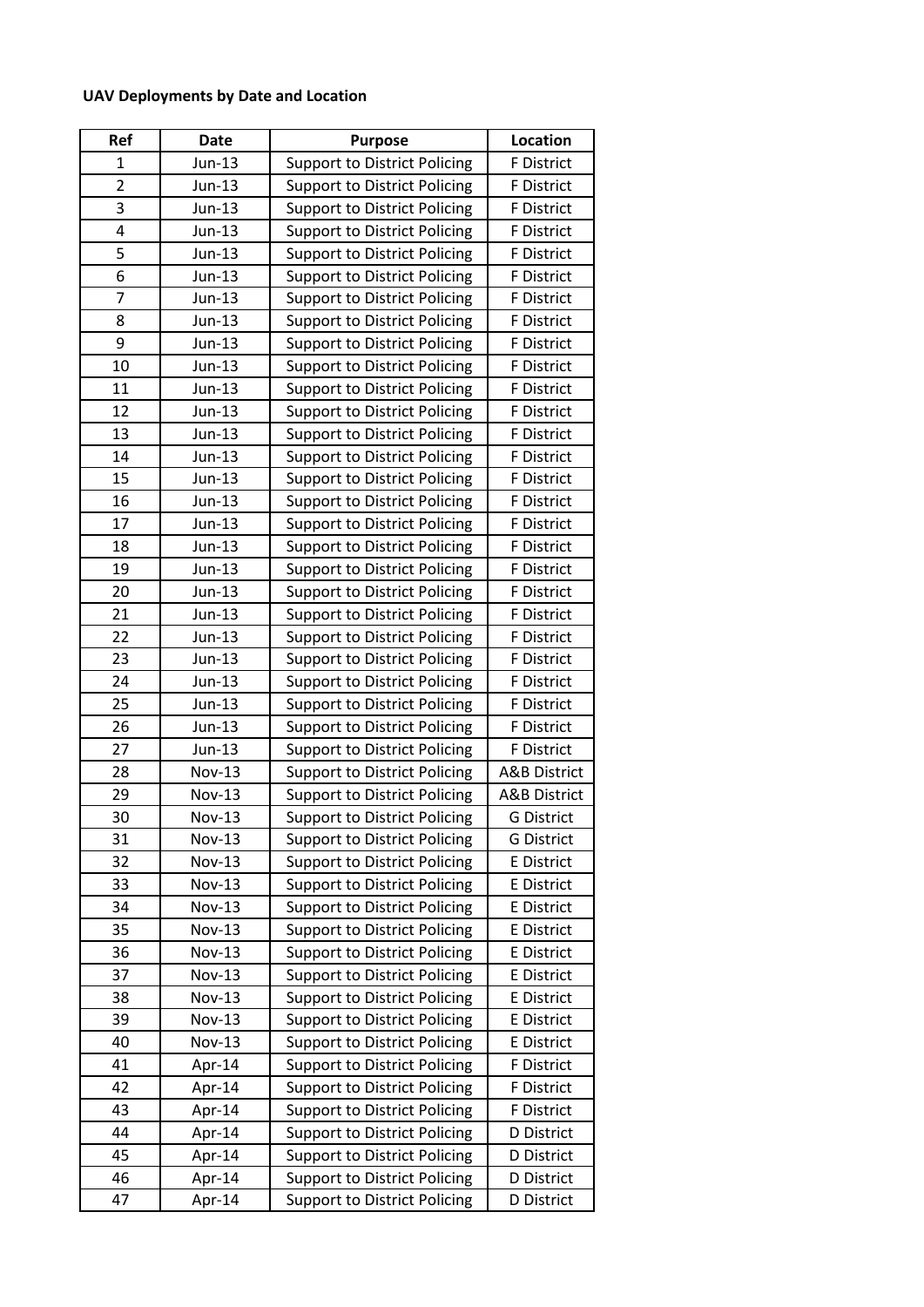| Ref | <b>Date</b>   | <b>Purpose</b>                      | Location                |
|-----|---------------|-------------------------------------|-------------------------|
| 48  | Apr-14        | <b>Support to District Policing</b> | <b>D</b> District       |
| 49  | Apr-14        | <b>Support to District Policing</b> | <b>G District</b>       |
| 50  | Apr-14        | <b>Support to District Policing</b> | <b>G District</b>       |
| 51  | Apr-14        | <b>Support to District Policing</b> | <b>G District</b>       |
| 52  | Apr-14        | <b>Support to District Policing</b> | D District              |
| 53  | $May-14$      | <b>Support to District Policing</b> | <b>A&amp;B District</b> |
| 54  | $May-14$      | <b>Support to District Policing</b> | <b>E</b> District       |
| 55  | $May-14$      | <b>Support to District Policing</b> | <b>E</b> District       |
| 56  | Jun-14        | <b>Support to District Policing</b> | E District              |
| 57  | Jun-14        | <b>Support to District Policing</b> | E District              |
| 58  | Jun-14        | <b>Support to District Policing</b> | E District              |
| 59  | Jun-14        | <b>Support to District Policing</b> | E District              |
| 60  | Jun-14        | <b>Support to District Policing</b> | <b>A&amp;B District</b> |
| 61  | Jun-14        | <b>Support to District Policing</b> | F District              |
| 62  | Jun-14        | <b>Support to District Policing</b> | F District              |
| 63  | Jun-14        | <b>Support to District Policing</b> | <b>D</b> District       |
| 64  | Jun-14        | <b>Support to District Policing</b> | <b>D</b> District       |
| 65  | Jun-14        | <b>Support to District Policing</b> | <b>D</b> District       |
| 66  | Jun-14        | <b>Support to District Policing</b> | <b>D</b> District       |
| 67  | Jun-14        | <b>Support to District Policing</b> | <b>D</b> District       |
| 68  | Jun-14        | <b>Support to District Policing</b> | D District              |
| 69  | Jun-14        | <b>Support to District Policing</b> | <b>D</b> District       |
| 70  | Jun-14        | <b>Support to District Policing</b> | D District              |
| 71  | Jun-14        | <b>Support to District Policing</b> | <b>D</b> District       |
| 72  | Jul-14        | Search                              | E District              |
| 73  | Jul-14        | Search                              | E District              |
| 74  | Sep-14        | <b>Support to District Policing</b> | <b>A&amp;B District</b> |
| 75  | $Sep-14$      | <b>Support to District Policing</b> | D District              |
| 76  | $Sep-14$      | <b>Support to District Policing</b> | D District              |
| 77  | $Sep-14$      | <b>Support to District Policing</b> | <b>D</b> District       |
| 78  | $Sep-14$      | Search                              | E District              |
| 79  | $Sep-14$      | <b>Support to District Policing</b> | E District              |
| 80  | $Sep-14$      | <b>Support to District Policing</b> | E District              |
| 81  | $Sep-14$      | Search                              | E District              |
| 82  | $Sep-14$      | Search                              | E District              |
| 83  | $Sep-14$      | <b>Support to District Policing</b> | <b>E</b> District       |
| 84  | $Sep-14$      | <b>Support to District Policing</b> | <b>E</b> District       |
| 85  | Oct-14        | <b>Support to District Policing</b> | <b>E</b> District       |
| 86  | Oct-14        | <b>Support to District Policing</b> | <b>E</b> District       |
| 87  | $Oct-14$      | Search                              | <b>D</b> District       |
| 88  | Oct-14        | Search                              | D District              |
| 89  | Oct-14        | Search                              | D District              |
| 90  | Oct-14        | Search                              | <b>D</b> District       |
| 91  | <b>Nov-14</b> | <b>Support to District Policing</b> | <b>A&amp;B District</b> |
| 92  | <b>Nov-14</b> | <b>Support to District Policing</b> | <b>A&amp;B District</b> |
| 93  | <b>Nov-14</b> | <b>Support to District Policing</b> | <b>A&amp;B District</b> |
| 94  | <b>Nov-14</b> | <b>Support to District Policing</b> | <b>A&amp;B District</b> |
| 95  | <b>Nov-14</b> | <b>Support to District Policing</b> | <b>A&amp;B District</b> |
| 96  | <b>Nov-14</b> | <b>Support to District Policing</b> | <b>A&amp;B District</b> |